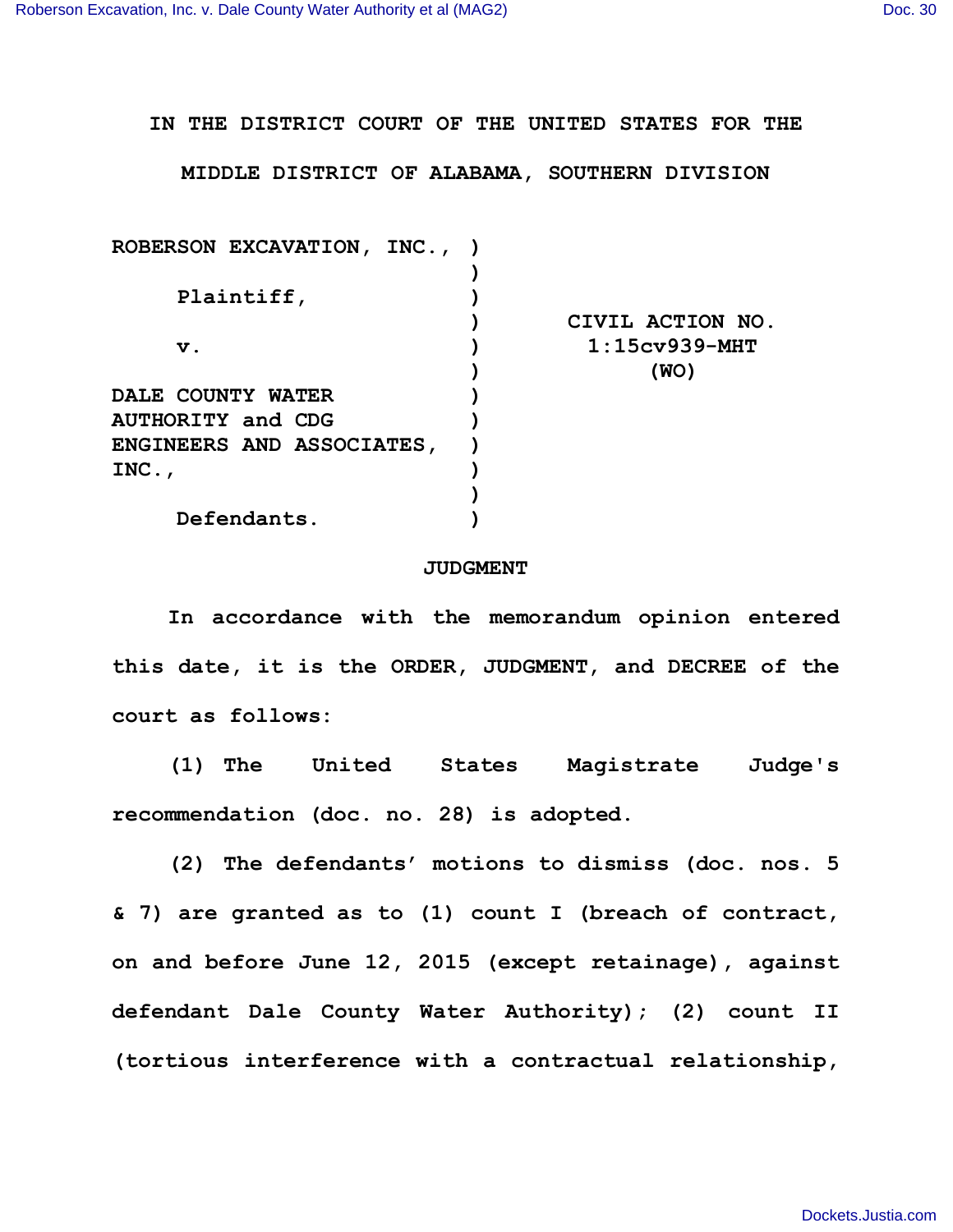**on and before June 12, 2015, against defendant CDG Engineers and Associates, Inc.); (3) count III (wrongful termination of a contract against both defendant Dale County Water Authority and defendant CDG Engineers and Associates, Inc.); and (4) count IV (wrongful misappropriation of retainage funds against both defendant Dale County Water Authority and defendant CDG Engineers and Associates, Inc.). These claims are dismissed without prejudice.**

**(3) The defendants' motions to dismiss (doc. nos. 5 & 7) are denied as to (1) count I (breach of contract, actions and actions regarding the retainage funds post-June 12, 2015, against defendant Dale County Water Authority); and (2) count II (tortious interference with a contractual relationship for actions post-June 12, 2015, against defendant CDG Engineers and Associates, Inc.).**

**This case is not closed, and is referred back to**

**2**